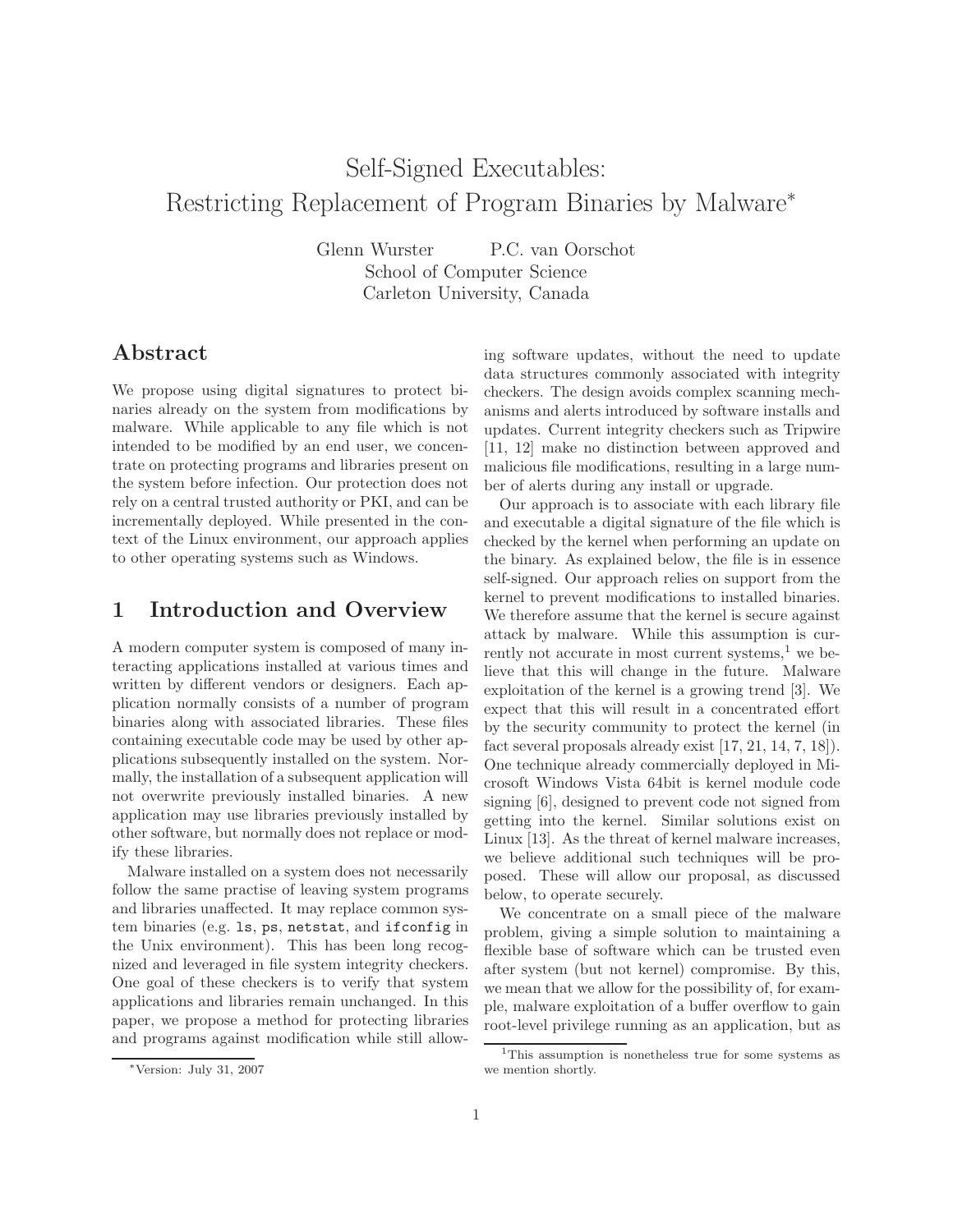explained above, not the ability to alter kernel code. Our solution provides a foothold for reclaiming machines at the application level, allowing for additional protection mechanisms. Our mechanism alone does not guarantee that previously installed security software will always be run. Malware can still terminate security applications (if the kernel allows it) or install separate copies of core binaries in alternate directories and cause them to be used through environment variables (as we discuss in Section 4). Additional copies of binaries installed by malware, however, can be avoided during forensic analysis by running applications from the known trusted base directly (e.g. by invoking the kernel directly to start a new program), avoiding such environment variables.

While alternative schemes have been proposed to deal with the problem of protecting applications against modification by malware, current solutions are either highly restrictive (e.g. requiring every application to be signed by a central authority [9]), protect only certain files [22, 15], or are not easily properly used [12]. Other solutions attempt to solve a much larger problem at the expense of additional complexity [2, 10, 7]. In contrast, we believe a smaller first step has a greater chance of being widely deployed, and accepted. While our proposal is similar to that of Pennington et al. [16], we focus on prevention rather than detection (although our proposal can also be implemented on a file server).

#### 2 Implementation

Our method of protecting against modification of binary files involves a simple but well-planned use of digital signatures, perhaps best described as providing a type of self-signed file. The digital signature consists of a cryptographic hash of the binary signed with a private key; we do not attempt to tie the signature to an entity. The public key is embedded in the file being signed by the developer who compiles the application, along with the digital signature.<sup>2</sup> We use the digital signature along with kernel modifications to enforce one simple protection rule: A library file or executable on disk can only be replaced by a library or executable containing a digital signature verifiable using a public key in the installed binary. We propose supporting a few standardized digital sig-

nature algorithms (the particular choice is specified alongside the digital signature). If the new binary can not be verified, the kernel refuses to replace the original. Deployment is incremental – unsigned binaries can be replaced without restriction (which is how most systems currently operate), but once a binary is signed it must be replaced by a signed binary. Our method is quite different than SDSI/SPKI [8]; we trust keys only in a very limited setting (replacing a binary which was signed with the same key). We do not use names or certificates.

Executable files always follow a specified structure to allow greater interoperability. Most Unix distributions (including Linux) use the binary format file ELF (Executable and Linkable Format). On Windows, the PE (Portable Executable) format is used. Both of these formats allow additional data to be included in the file along with executable code. We propose adding a new element to the file, the digital signature of the file. When the kernel receives a request to overwrite a file on the system, it first checks the current file on the system. If the current file is signed, the kernel enforces the protection rule. It verifies that the new file can be verified by a public key contained in the currently installed version of the file. If the signature verifies, then the replacement is allowed to happen, otherwise it is denied. If there is no previous version of a file (as determined by the filename) in the target directory at the time of the attempted install, the kernel allows the file to be installed. While we concentrate exclusively on binary code in this note, our method could be expanded to include other file formats.

The digital signature is embedded into the file as one of the last steps of the compilation process. Using standard tools, this process can be simplified and automated [4]. For programs distributed as source, a common or universal key would not be distributed (the person compiling the application would use their own key with the signature tools).

Our scheme, while similar to Windows File Protection (WFP) [15], bears several key differences.

- 1. WFP appears to run at application level. It is intended to protect against a non-malicious user [5].
- 2. WFP only protects certain pre-defined system files created or signed by Microsoft, not all applications on the system. Our method does not depend on a central authority, making it accessible to all developers.
- 3. The list of files protected by WFP is stored in

 $^2 \mathrm{The}$  portion of the file holding the digital signature itself is not included in the range of the signature, to prevent a recursive definition. The public key, however, is integrity-protected by the signature.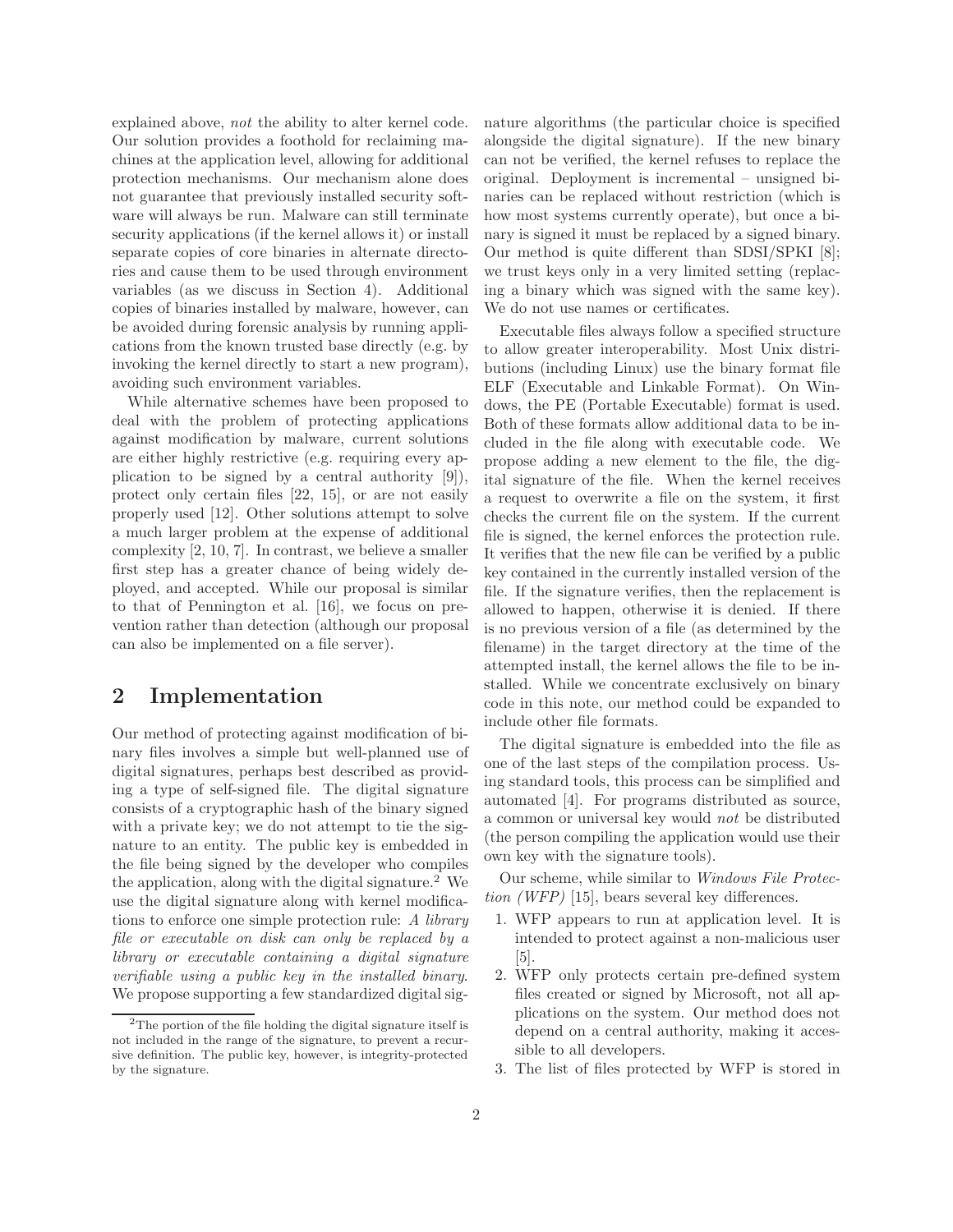a separate file (sfcfiles.dll) maintained by Microsoft. Our protection method does not attempt to maintain a central list of files.

### 3 Benefits

Benefits of the proposal include the following.

1. No Central Key Repository. Because the signature on a to-be-installed binary file is verified using the public key embedded in the previous version of the same file (by filename) installed on the system, there is no need to centrally register a key or involve any central repository.<sup>3</sup> An application author can create a signing key-pair and begin using it immediately. Furthermore, if desired, different keys can be used for each file on a system, limiting the threat from a key compromise (the attacker incurs a per-executable cost for replacing protected binaries). Because there is no dependence on a trusted authority, development of new software remains unrestricted. We make no effort to restrict the software which can be installed on a system, as long as that software does not modify already-installed binaries. Other digital signature schemes proposed in the past have relied on a trusted central authority [1, 20].

2. Trusted Software Base Even After Compromise. The operating system and core applications are normally installed before malware has a chance to infect a machine. We exploit this temporal property. Typical malware, because it is installed after the operating system (including core libraries and programs), is not capable of changing any of the operating system files. The operating system files, therefore, can be guaranteed to be unmodified. If a virus checker is installed before any malware, the virus checker can also be automatically protected using the same mechanism.<sup>4</sup> This makes it harder for malware to hide on a compromised system. Core software on a compromised system can be trusted, allowing much greater control over an infected system without requiring a reboot to clean media.

3. Low Overhead. Signatures are only checked during installation of binary files. During normal system operation, libraries do not change; hence the mechanism results in negligible overhead.

4. Incremental Deployability with Incremental Benefit. Kernels which do not yet support the replacement verification scheme treat signed binary files as normal binary files, and are unaffected by the existence of a digital signature. Similarly, binaries without digital signatures are allowed on a kernel which supports the proposal (in contrast to most proposed code signing schemes [20]). Either the kernel or libraries can be modified first without an adverse affect on non-supporting systems.

#### 4 Issues

Here we consider additional issues.

1. Denial of Service. Malware can prevent files from being installed on the system by installing its own version before the legitimate application (in the same directory with the same filename) is installed. This is not a problem with core system libraries as they are always installed first. The issue occurs with applications installed after the malware. We presently see no easy way to prevent against this attack without relying on additional infrastructure. The attack, however, will be noticed on attempting to install the legitimate software.

2. Key Updates. Over time, inevitably signing keys will be lost or compromised. Both situations can be accommodated by allowing, as an option, the embedding of multiple verification keys in a binary file. If one key is lost, the other key(s) can be used to sign a subsequent version of the file (which can also contain new keys). We do not specify any conditions on who or what controls the private keys corresponding to these additional verification public keys, but many options exist including community trusted organizations or trusted friends who function as backups. While we specify no specific infrastructure for key revocation, pro-actively installing a new version of a file which does not allow future versions signed with the previous key (i.e. which excludes the old verification public key(s) from those embedded in the new version) prevents a compromised key from being a threat indefinitely (the same technique can be used to prevent downgrading binaries). Because each file can be signed with a different key, the effect of a compromised key can be limited.

3. File Deletion/Movement. Care must be taken to ensure that malware can not delete (or move a signed file to a different directory) and then install a new file as a way of avoiding the digital signature check. For this reason, deleting or moving a file be-

<sup>3</sup>This includes any form of central certification authority or public key infrastructure (PKI).

<sup>4</sup>As noted in Section 1, malware may still terminate a running virus checker process if allowed by the kernel. Our method, however, prevents stealthy replacement by a trojaned virus checker which offers the illusion of protection.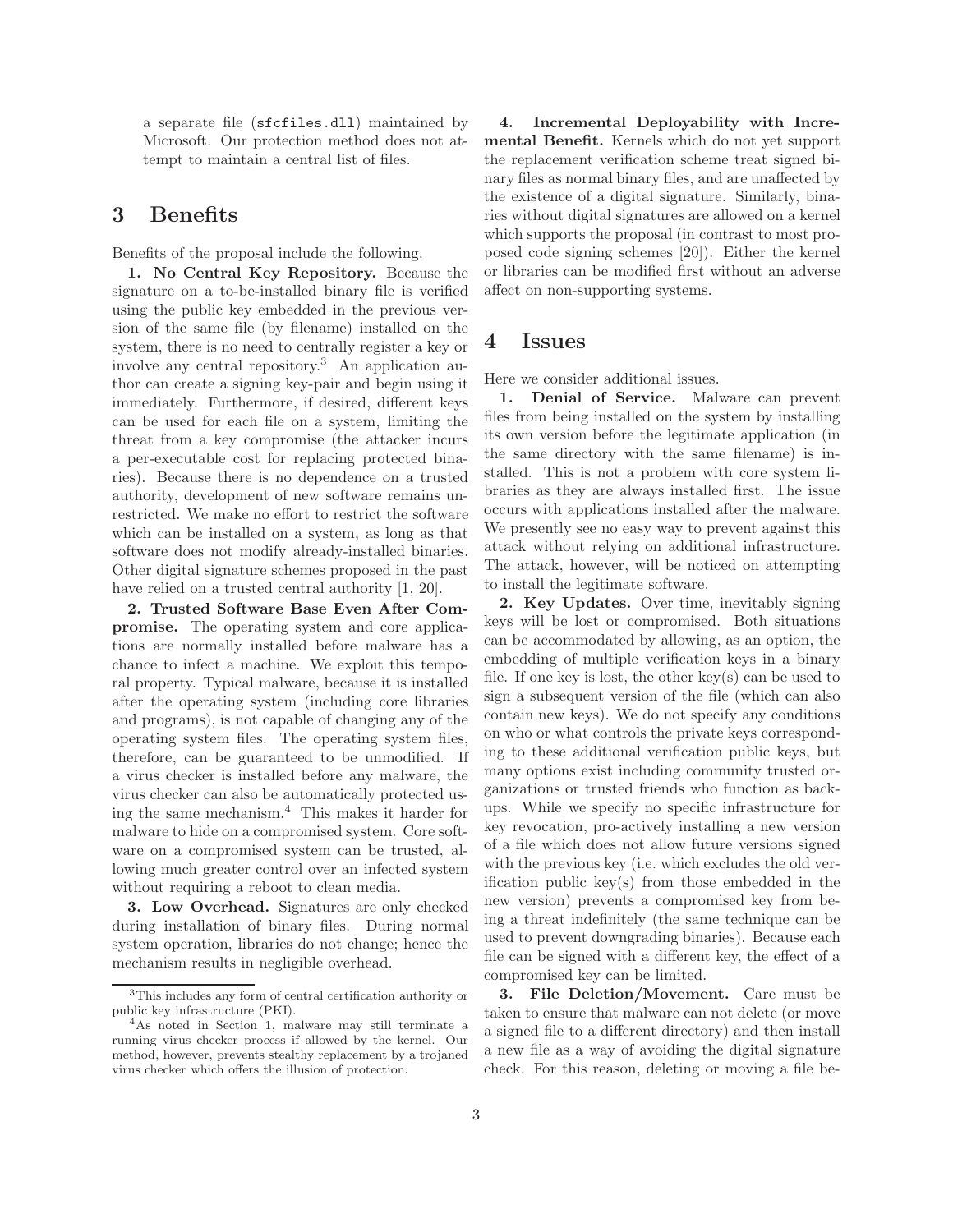comes more complicated. We believe both can be dealt with by retaining kernel knowledge of the verification keys associated with a file which has been deleted or moved (e.g., by keeping a stub version of the file containing only the verification keys) – future files must still obey the verification key constraints. Because legitimate applications rarely install completely different binaries in the exact same location, we believe this may be an acceptable resolution for deletion. Furthermore, application binaries are rarely moved once installed.

4. Unverified Modifications. Occasionally, a system administrator or software developer may have a valid reason for replacing a file by one which is signed by a different verification key than included in the current version. We foresee unverified modifications as being rare but necessary. We therefore mention a (admittedly cumbersome) method for updating files on disk despite differing keys, ensuring that malware is not equally capable of using this method to install itself. To replace a file with one not signed by an allowed key (or a file containing no signature at all), reboot the system into a clean environment (e.g. from a bootable CD-ROM which is not infected by malware). Once running a kernel which does not enforce digital signatures, the file system can be modified at will by the administrator. The technique for allowing unverified modifications can also be used to recover from a denial of service (discussed above).

5. Raw Disk Writes For binaries to remain secure on disk, the kernel must restrict raw disk writes. Raw disk writes are mainly useful during system initialization (e.g. partitioning, formatting) and disaster recovery (e.g. fsck or scandisk). As disabling raw disk writes on a system also prevents other attacks [19], we view limiting writes as an acceptable solution.

6. Aliases. Our mechanism only protects the binaries on disk. If malware can prevent the correct binary on disk from being invoked, then it retains a measure of control over previously installed programs. As an example, running the ps command from the prompt without a pre-pended path (i.e., fully qualified filename) will cause the first copy of ps found to be run (even though it may not be the /bin/ps binary). While our scheme is designed primarily to protect binaries against modification, these binaries are of no use if they are not used. We must ensure therefore on an infected system that the legitimate binary can be easily run instead of one found at a location of the attacker's choice. Additional

copies of binaries installed by malware, however, can be avoided during forensic analysis by running applications from the trusted base directly, avoiding the environment. There are a number of methods for accomplishing this, including calling the kernel directly (e.g. using the execve system call) to run a program. Because much of the aliasing functionality is implemented by libraries likely to be protected by our scheme, the implementation could also be adjusted to avoid pitfalls during forensic analysis (e.g., restricting PATH during forensic analysis to include only core directories or not allowing aliasing on critical programs). Additional difficulties arise from operating system features such as the ability to operate within a chroot environment or mount/unmount filesystems. It is not clear what the best approach is to solving chroot and mounting problems.

# 5 Concluding Remarks

If widely deployed, it is likely that the method will be challenged by malware. Therefore, an important question to ask is: What is the next step of malware, assuming knowledge of our method of file protection? Currently, as mentioned, our trust in the kernel leaves the proposal open to attack in most systems (but as noted, we expect this to change in the future). Another issue is aliasing, as discussed above.

Our protection method does nothing to prevent malware from being installed on the system, but rather restricts the files that the malware can modify. By having a core trusted application space remain after infection, other advantages present themselves. Anti-virus and host based intrusion detection systems installed can attempt to detect malware without having to worry about being subverted themselves.

One important question we leave open is the ability to kill applications that are running on the system. Current Unix kernels allow any program running with superuser privileges to kill any other program on the system. In the event of malware infection, malware could kill any trusted program which attempts to run, preventing it from completing. One possible solution is to have the kernel confirm with the program to be killed whether the kill signal should be honoured (assuming the kernel is trusted, this method could not be subverted). This would allow programs such as anti-virus checkers to remain running on an infected system. A drawback of this is that it results in some programs on a system which can not be killed.

While simple, we believe our scheme provides sig-